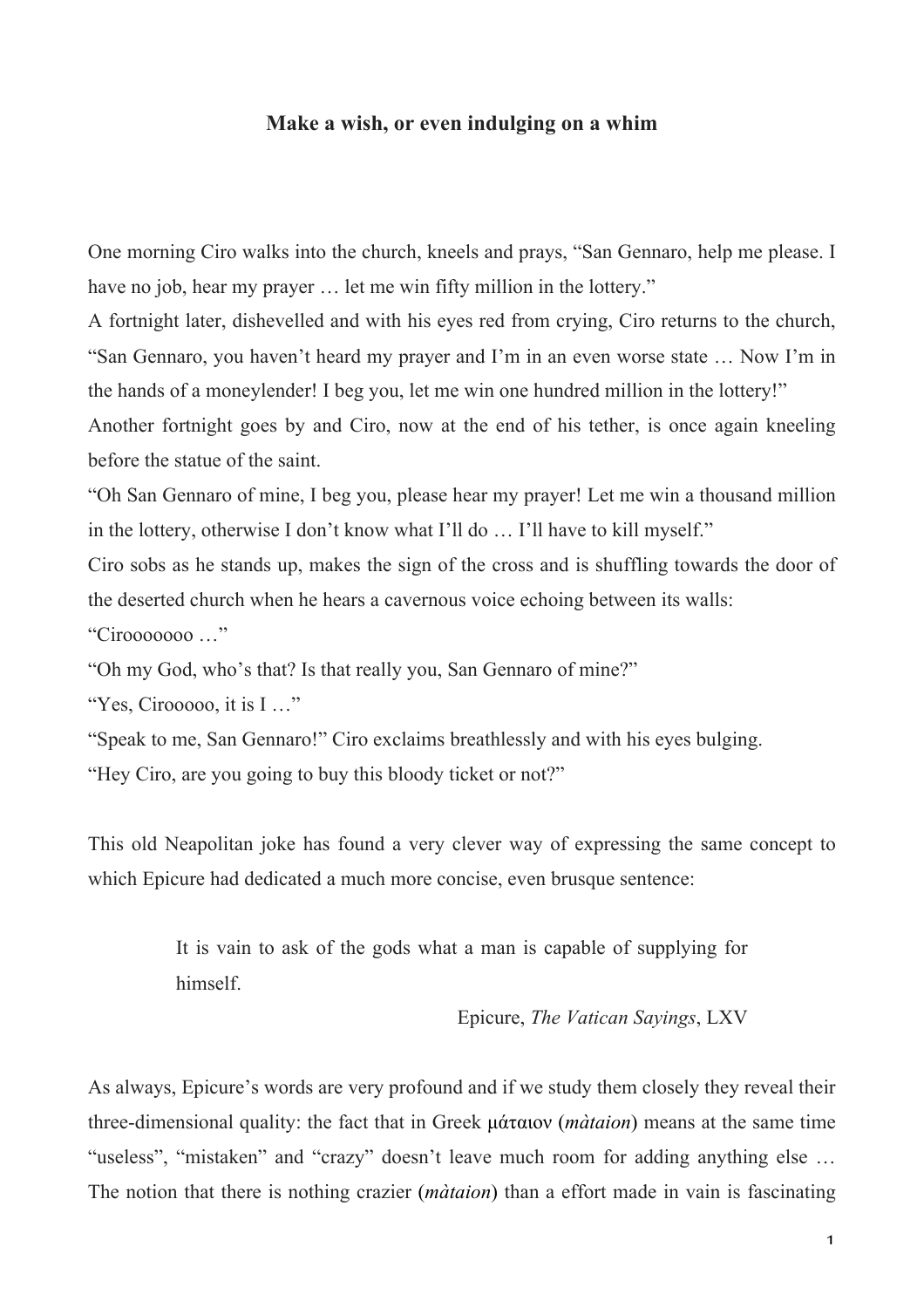and instructive for us neurotic contemporary readers, but it was obvious back in that epoch: today the attitude of those who decide to blame the San Gennaro of the moment rather than feeling themselves to be in command of (and responsible for) their own existence in many regards is decidedly common. It's even considered worthy of respect and compassion.

It may well be *màtaion*, but in the throes of the vortex of the thousands of chores that infest our days – and perhaps also the feeling of inadequacy that lies in wait for us in every situation – it's easy to forget that for many small and big wishes we are each of us perfectly able to do off our own bats what is necessary in order to realize them: χορηγήσαι says Epicure, choosing a verb that recalls the figure of the χορηγός. The *choregòs* in classical Athens was the person who dealt with the expenses necessary for setting up the theatrical productions that would then be presented to the entire population during the festivals of Dionysus. Each year the eponymous archon selected three to assist each of the poets in the competition: these private sponsors were chosen from among the richest men in the city, because they were able to take on the considerable economic commitment without receiving in return anything more than substantial recognition and the importance of an undiscussed social prestige. It appears that the *crème de la crème* of Athenian society vied with one another to take on the task.

And us? Are we really so unaware of the fact that our own abilities can give us energy to face life, an energy equal to the means that Pericles – little more than twenty years old, but already flying high – in 472  $\overline{BC}$  was able to provide for Aeschylus for the premiere of his *The Persians*?

How can we see these abilities, so as to avoid wasting time praying on bended knee before the statue of a saint, a parent, a boyfriend to whom we stupidly (which is to say, pointlessly) grant the status of the gods? How do we find a way out of the blind alley of expectations and the everlasting resentment in which we are no longer able to choose and achieve what we want in a straightforward way? And above all, how did we end up in this blind alley without even realising it?

In defending ourselves we can only call on one person to testify: our dear old aunt who, bless her, has always had her heart set on teaching us since we were babies to be respectable little people. Her lesson is that wanting things isn't nice, let alone asking for things: "Those who want don't always get!", she reminds us every day; "Waste not, want not!" And so forth.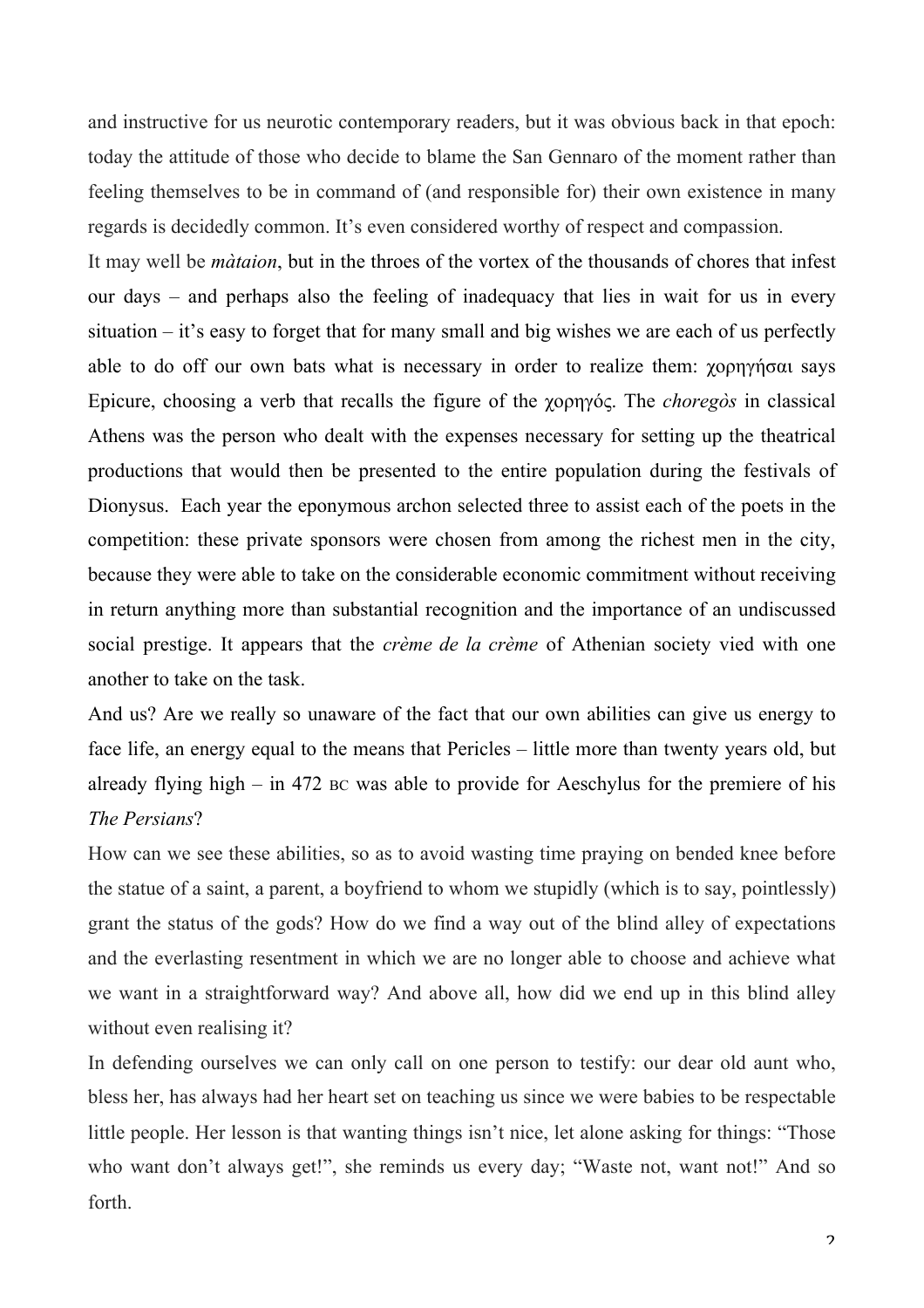Young children know perfectly well what they want: she wants the red car, so if you change it surreptitiously with the yellow one then all hell breaks loose; he has no intention of saying hello to the baker he doesn't like and he gets into a right state if we ask him to give his favourite superhero to his friend as a present or to wait until tomorrow to go the fairground: "Now, Mum!" If they're crazy about Nutella, they'll certainly find a way of climbing up to the top shelf to get it.

For the child the world is still sacred, up until the point when a part of our "education" trains him or her to pretend that there is no difference between what for each of us is special and what isn't. Day after day, year after year, almost all of us become very polite and if we're not polite then we feel terribly guilty, with our aunt's voice ringing in the background even when we've reached fifty: "No tantrums! You're naughty!"

Inside of us there is a place in which sometimes we feel ourselves to be monstrously unhappy or divinely happy at the most inappropriate moments, but we've learned how to suppress those feelings and we are increasingly unaware of them as we progress through our lives as adults. We know which are the desires for which it's worth struggling and trading our comfort for in the present, fully investing time and money: a promotion at work that will bring an avalanche of extra commitments and worries, the purchase of another bag that in truth we cannot afford, a holiday alongside a person that we've never really understood and with whom we haven't really had a good time for ages ... Isn't all this just the process of growing up?

After all, kneeling before San Gennaro we feel so small that you can see why, for one reason or another, we always forget to stop by the newsagent's to buy that lottery ticket, or whatever it represents for us: sending off a cv for our dream job, making a phone call rather than the usual emoji on WhatsApp, starting that course of African dance, welcoming into our lives those who truly improve them … But maybe, if by chance everything went for the best and we won that first prize, with those bundles of cash in our pockets then we'd become selfish and unlikable, or even worse, *naughty*! And what would aunty say? Perhaps this is why very often, continuously worried about comparisons ("See how good your brother is? He's eaten all his spinach ... ") or worried about missing out one day on something we truly love, we prefer to give up before starting. All told, we feel more at ease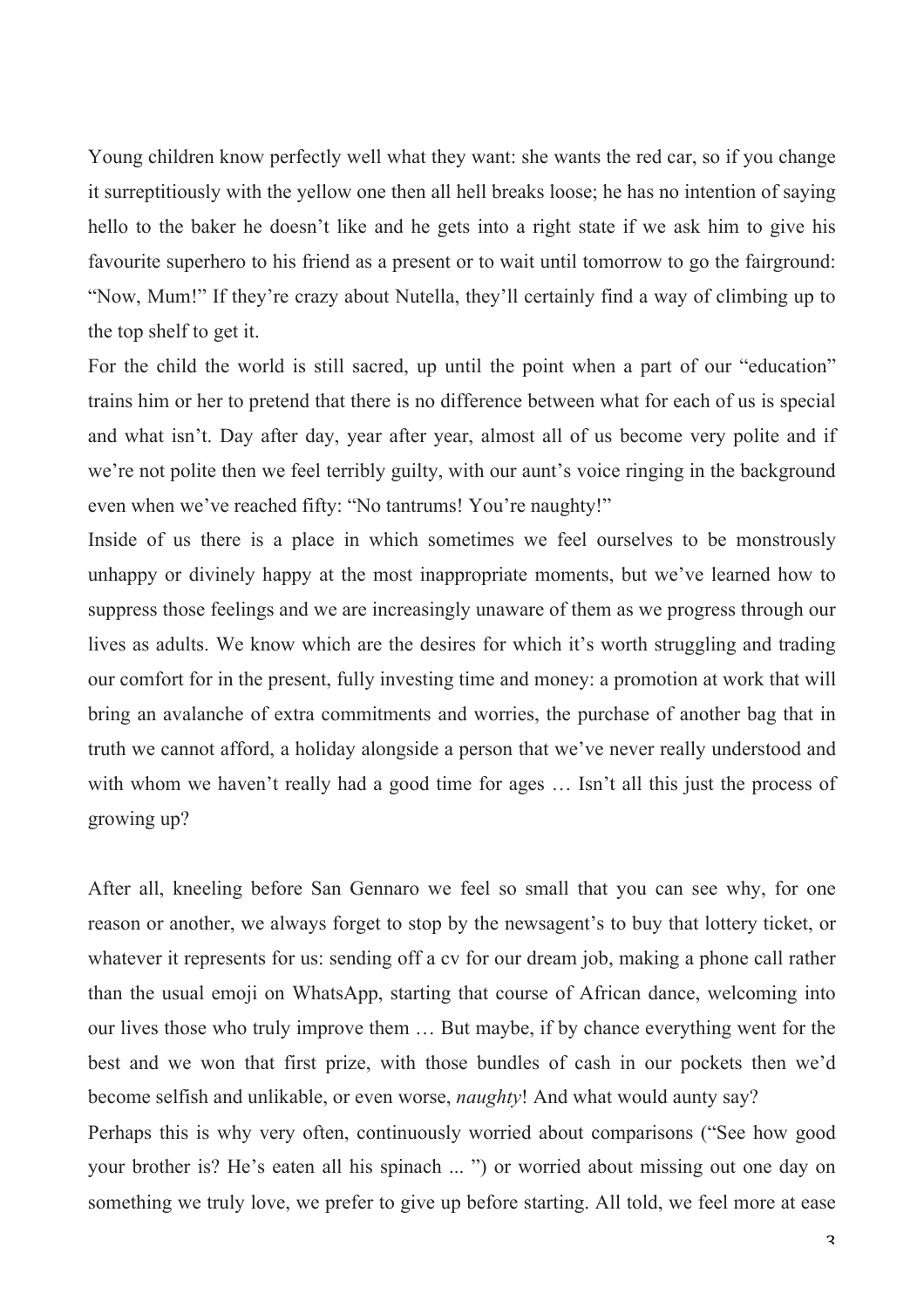in a difficult situation and when life presents us with an opportunity or a truly special gift, we're so ill-at-ease that we do everything we can to boycott it or free ourselves of it. If we're really forced to keep hold of them then we feel clumsy and we don't know how to make use of them: just like little Cosette in *Les Misérables*, when – after years of suffering at the hands of a family that treats her like a servant – she receives the gift of Catherine, the most beautiful doll in town, from her saviour, Jean Valjean.

> Cosette placed Catherine on a chair, then seated herself on the floor in front of her, and remained motionless, without uttering a word, in an attitude of contemplation. "Play, Cosette," said the stranger.

"Oh! I am playing," returned the child.

Victor Hugo, *Les Misérables*

Or, on the contrary, we reach the stage where we close aunty in the closet and devour eighteen jars of Nutella one after the other, even if we know perfectly well that this *naughtiness* means we'll be ill for two days and that just halfway through the first jar we already feel sick. But you can't deny that it's a satisfaction anyway!

The figure of the *choregòs* evoked by Epicure is truly illuminating: if we abandon the moaning and ever-dissatisfied attitude of those who kneel before San Gennaro without ever buying a ticket, and manage to believe in our power to become the patrons and the producers of the show that is our lives, then we'll discover as a direct and logical consequence the sense of measure that is so dear to our philosopher.

Here we touch on one of the points of Epicurean teaching that have been most profoundly misunderstood for the longest time: the insistence on the theme of pleasure and desires has given Epicureanism a reputation for dissoluteness that is the exact opposite of what is actually written in the texts.

> If you wish to make Pythocles rich, do not add to his store of money, but subtract from his desires.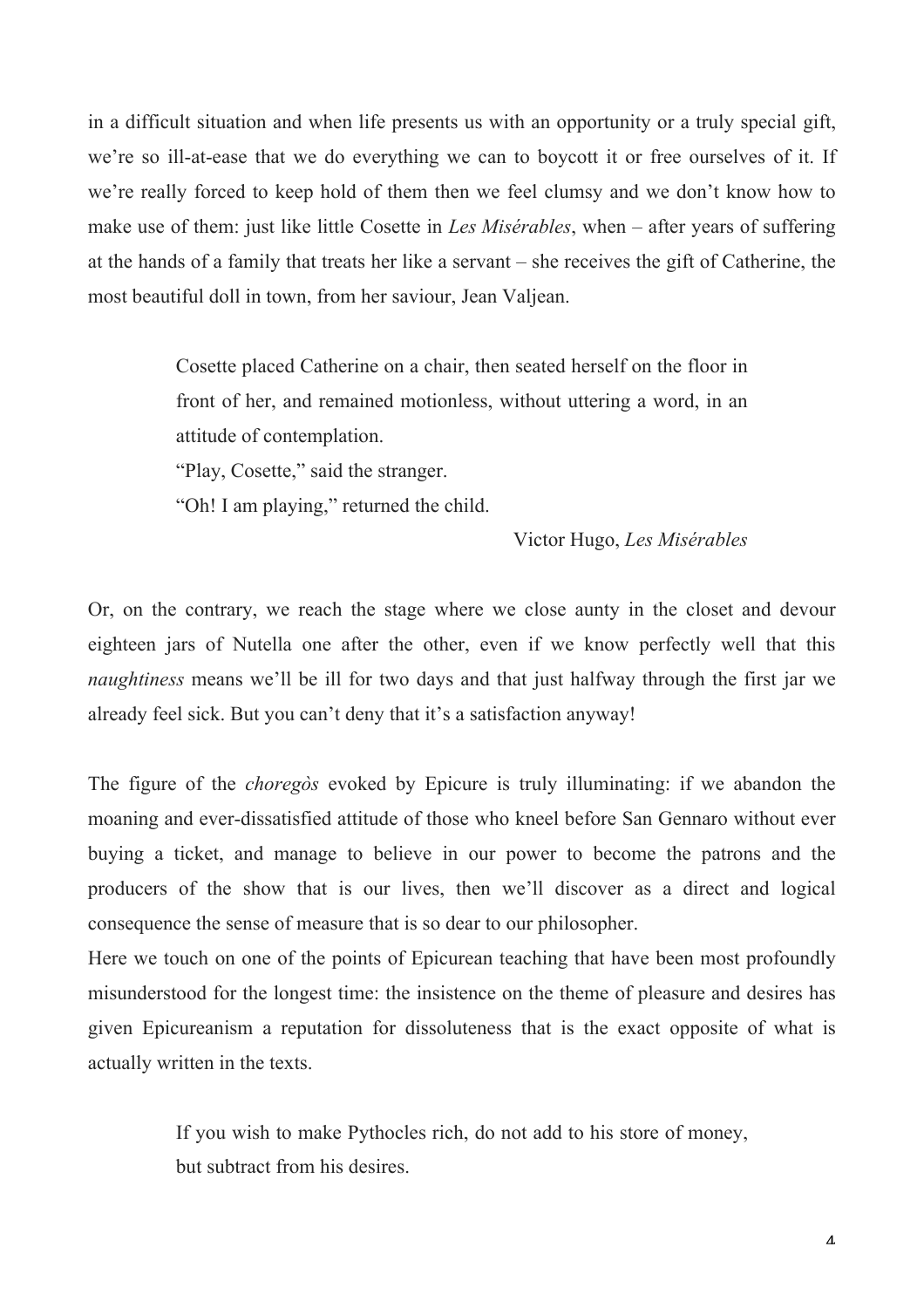## Epicure, *Letter to Idomeneus*, 30

The request made to San Gennaro is by its nature an unbridled and *màtaion* escalation, much removed from reality, while the *choregòs* who has to set up the show with real money from his or her pocket has to carry out a thousand reckonings in order to find the right equilibrium between the splendour of the result and the concrete possibilities available (our "budget" of energy, trust, health, money, time … ). Unlike aunty, who normally tends to be a bit strict with her prohibitions, thinking she's doing what's best for us, the role of *choregòs* leads him or her to be both generous and measured at one and the same time. It would be unthinkable to produce a truly compelling show without some unpredictable and

over-the-top detail, but it's obvious that this should be combined with the sobriety and elegance of the foundational structure. "Subtract from his desires" reminds us that we can happily indulge some whim without jeopardizing our nobility of spirit or putting our lives at risk …

As we learn from the words of Marie Kondo, the Japanese author who has taught millions of people throughout the world to tidy up their homes and their lives by relinquishing most of their superfluous objects, the first rule is to avoid throwing away that which we love very much and which belongs to us profoundly: the things that "still make our eyes gleam when we see them."

> Therefore the best criterion for choosing what to keep and what to discard is whether keeping it will make you happy, whether it will bring you joy.

> Are you happy wearing clothes that don't give you pleasure?

> Do you feel joy when surrounded by piles of unread books that don't touch your heart?

> Do you think that owning accessories you know you'll never use will ever bring you happiness?

The answer to these questions should be 'no'.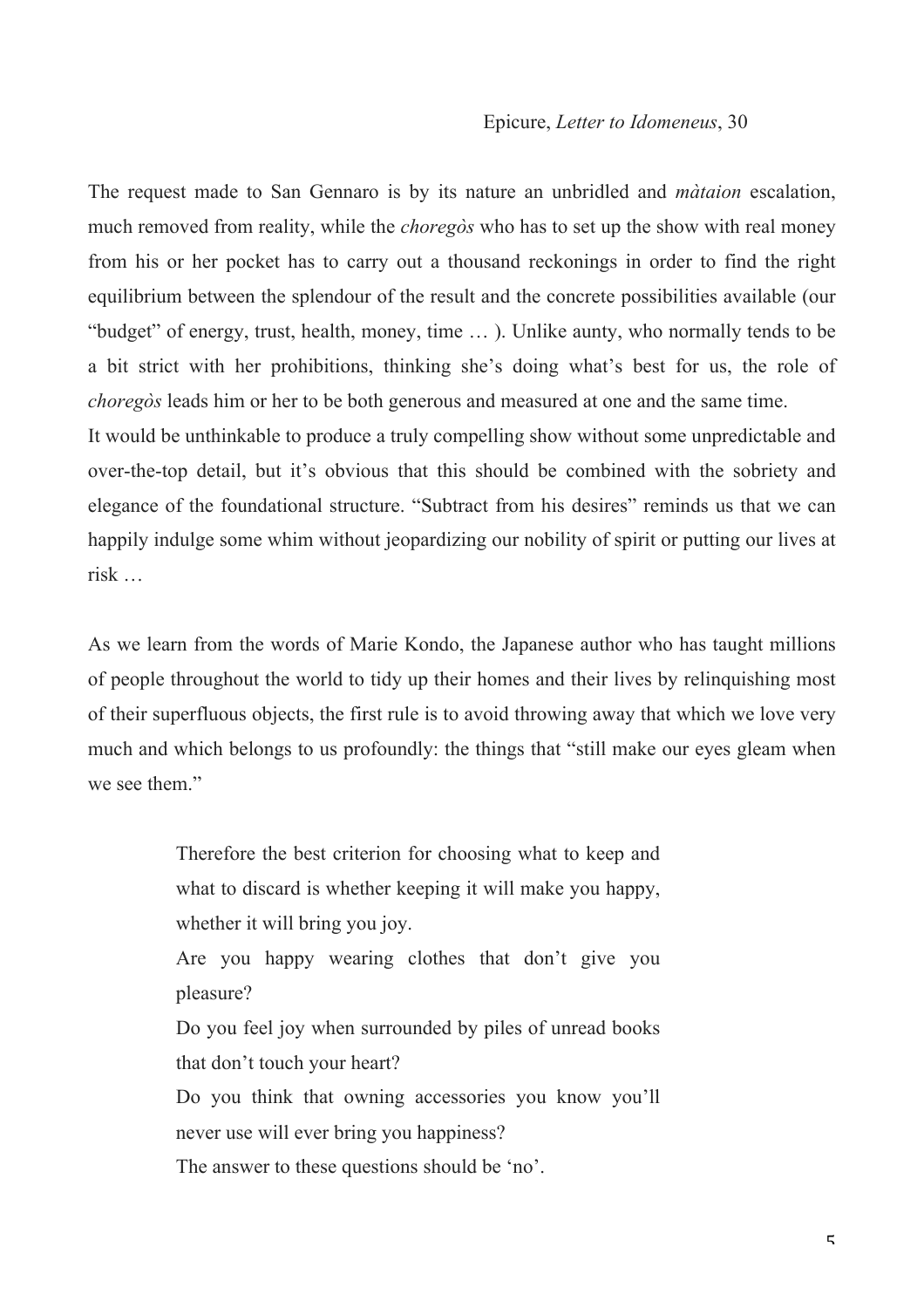Now imagine yourself living in a space that contains only things that spark joy. Isn't this the lifestyle you dream of? Keep only those things that speak to your heart. Then take the plunge and discard all the rest. By doing this, you can reset your life and embark on a new lifestyle.

> Marie Kondo, *The Life-Changing Magic of Tidying* (Vermilion, London, 2011, pp. 48-49)

And so it's as though our interior *choregòs*, with his precious tunic, his slightly greying hair and his purse full of golden coin, before taking any crucial decision turns for advice to that most authoritative of consultants: the snotty-nosed, curly-haired little boy, his shoes covered in mud from jumping in the puddles and his wonderful half-toothless smile. Who better than him to be free to choose what sparks joy in our hearts? We need him to help make our show a unique spectacle.

Accompanied by these two guardian angels, we will be freer than ever to explore the world as we wish, because in the dialogue between the *choregòs* and the child the answer to a question is never taken for granted, but the objective is always the same: true happiness. We might surprise ourselves by deciding that all considered we'd rather forego another drink because we're more interested in getting to know the person sitting before us without having to dash to the bathroom to be sick; or that silver skirt that seems to match nothing else but fits us so well might just be the ideal item of clothing to wear every time we want to feel ourselves to be that little bit special

Our Epicurean whim has nothing to do with the idea of eating two kilos of french fries at lunch and dinner every day, but rather with the possibility of granting to the things we desire with all our heart the same importance that we give to the chores and tasks we take on, or to the desires of other people. Even when the *choregòs* decides that we prefer to forego a pleasure rather than plunging into anything and everything that stimulates our curiosity, this will be a choice and not a frustration.

This key, light years away from the unbridled hedonism that for decades has led us to collect objects and experiences that we had no need of, teaches us that it is only by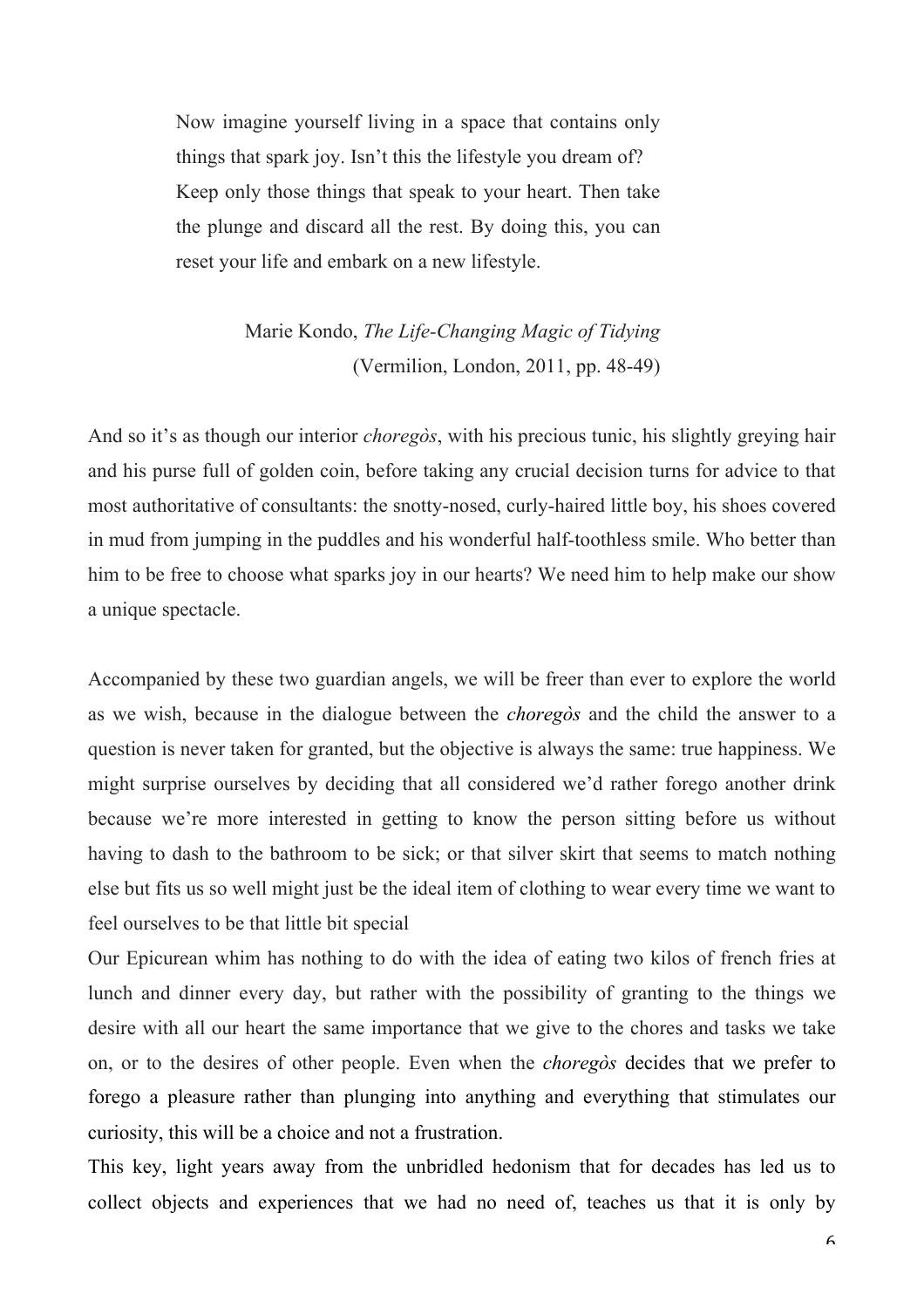indulging our whims and kicking up a bit of a fuss that we can know ourselves profoundly, lifting one knee after the other from the ground as we stop asking for indulgence from San Gennaro, taking the reins of our lives in hand and becoming adults.

There's no denying just how difficult it is, for a parent or a teacher, to bring to fruition the abilities and the character of children without leaving them at the mercy of their own selves and without imposing an education so rigid that it blocks their most spontaneous development. But this is a theme that we'll leave to authors such as Steiner and Montessori, capable of a vision of childhood that is so developed that only today is it beginning to be spread on a wider scale.

It is enough for us to remember that sometimes a pinch of disobedience can change our lives and help us to preserve the vital and constructive spark of our most genuine selves. Just like that classmate who failed everything who at forty years of age is a splendid man and gives work to a fair number of people, before learning to use his magic lamp, the one that allowed him to realize his dreams and become a sultan who was loved by everyone, Aladdin too had been:

> a careless, idle boy who would do nothing but play all day long in the streets with little idle boys like himself.

## *The Book of One Thousand and One Nights*

And indeed, if he hadn't been so *naughty*, how would he ever have dared to go against his mother's wishes when she asked him to give the magic lamp away, terrorized as she was by the strange genie that had upset her with his imposing figure and his sudden extravagances? Inspired by Aladdin's story, Jack Canfield and Mark Victor Hansen wrote *The Aladdin Factor*, a book dedicated to the art of making wishes, on giving voice to our freest and most creative side while overcoming the unavoidable resistances that we carry within ourselves. There is nothing more human than being intimidated by the genie of the lamp and his gifts: just like Cosette who didn't dare touch her doll, without thinking that usually even the most precious toys in town can't wait to get out of that cold shop window to be with and play with the kids, even if it means crumpling the lace of their fine clothes ...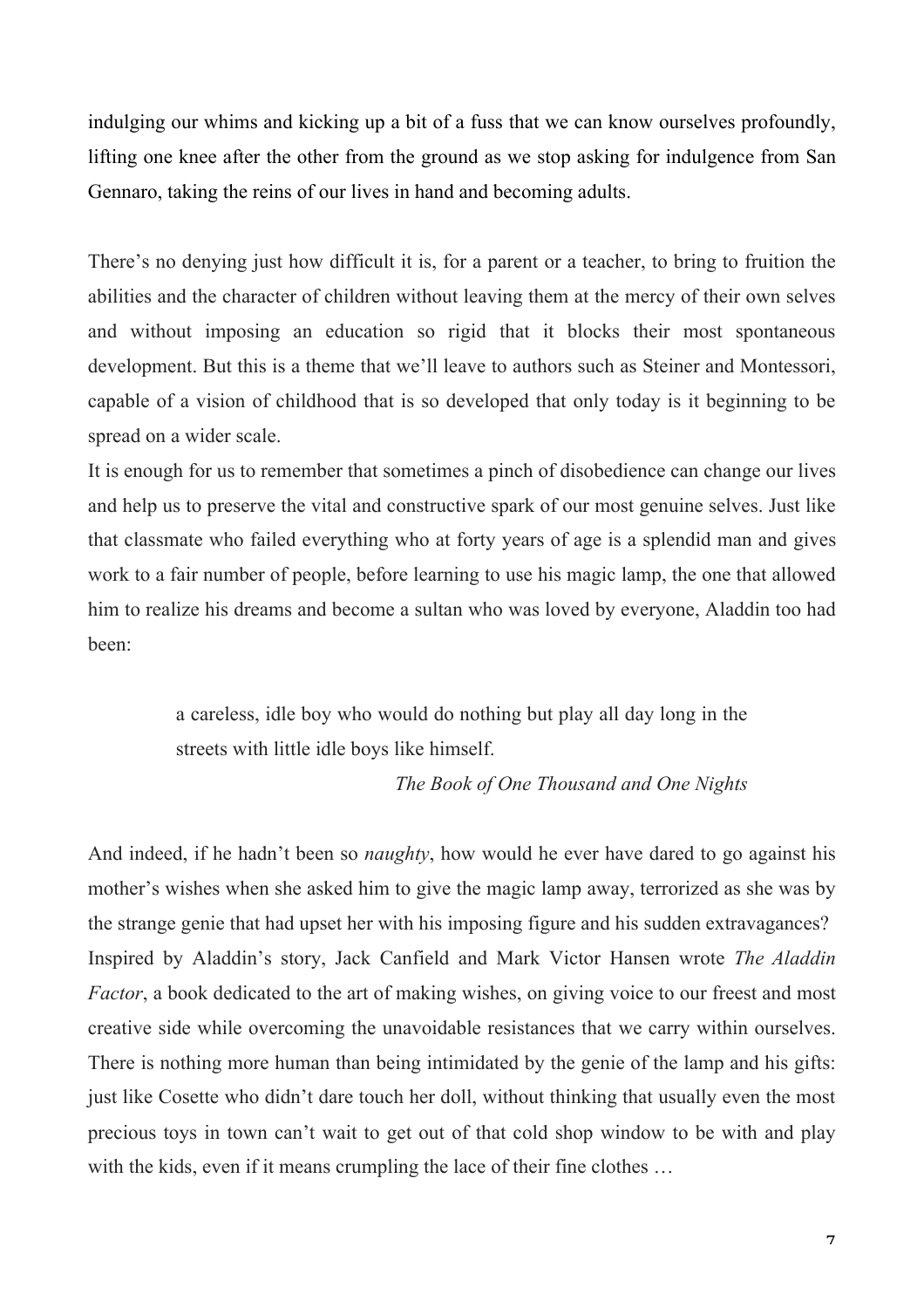In order to train ourselves to rediscover the courage to ask ourselves what we really want and need, forgetting what aunty or the advertisers think, *The Aladdin Factor* puts forward a very instructive old game: take a notebook and make a list of one hundred and one wishes. Whoever tries to do it will find unfortunately – with rare and fortunate exceptions – that we've now learned so well to silence our inner child that we no longer know what to ask for: the idea of having a space dedicated specifically to kicking up a fuss, however innocuous that fuss may be, both thrills us and intimidates us at the same time. We list ten or so things enthusiastically before finding ourselves staring at the ceiling while we remember that the plants need watering or that we should read that interesting article we'd put aside two weeks ago… With any luck in a month or so, even a year, we might finally manage to write the number 101. At this point we will no longer be surprised by the speed and the series of incredible coincidences with which the things we ask for actually appear (bringing us back once again, unfortunately, to those numbers!). Nor will we be surprised by the poetic splendour of our desires, of their weighty lightness and their wonderful simplicity. Suddenly we feel like taking a look at the initial pages once again just to cross out energetically the very first entries in the list: only now do we see that they weren't really dictated by our desires, but by external conditioning. We began with "I want to become president of the United States" and ended up with "I want to gaze up at the stars over the sea while I squeeze my loved one's hand": which of those two will make us happier?

So it's inevitable we come to realize that by kicking up a fuss in order to "subtract desires" as Epicure suggested (to his good fortune words such as "optimize" or "focalize" hadn't yet been invented, but that's more or less the concept), we will have made Pythocles a rich man and full of luxuries – the ones that are more real and less stereotyped.

Thanks to an instrument of such power, for example, our esteemed bank manager might decide to forego an hour or two of overpaid consultancy work so as not to miss rehearsals with his band, now that he has finally decided to pull his old electric guitar out of storage. Of course, this choice won't be without consequences – he'll have to do without a designer tie, and it won't be so easy to take the family out to a five-star restaurant to celebrate the success of the first concert in the pub down the road. He might even be forced to say hello to some old friend, unable to resist the spark he'd seen in his eye as he pulled the guitar over his head, ready to go on stage… But then these days its increasingly easy to find excellent